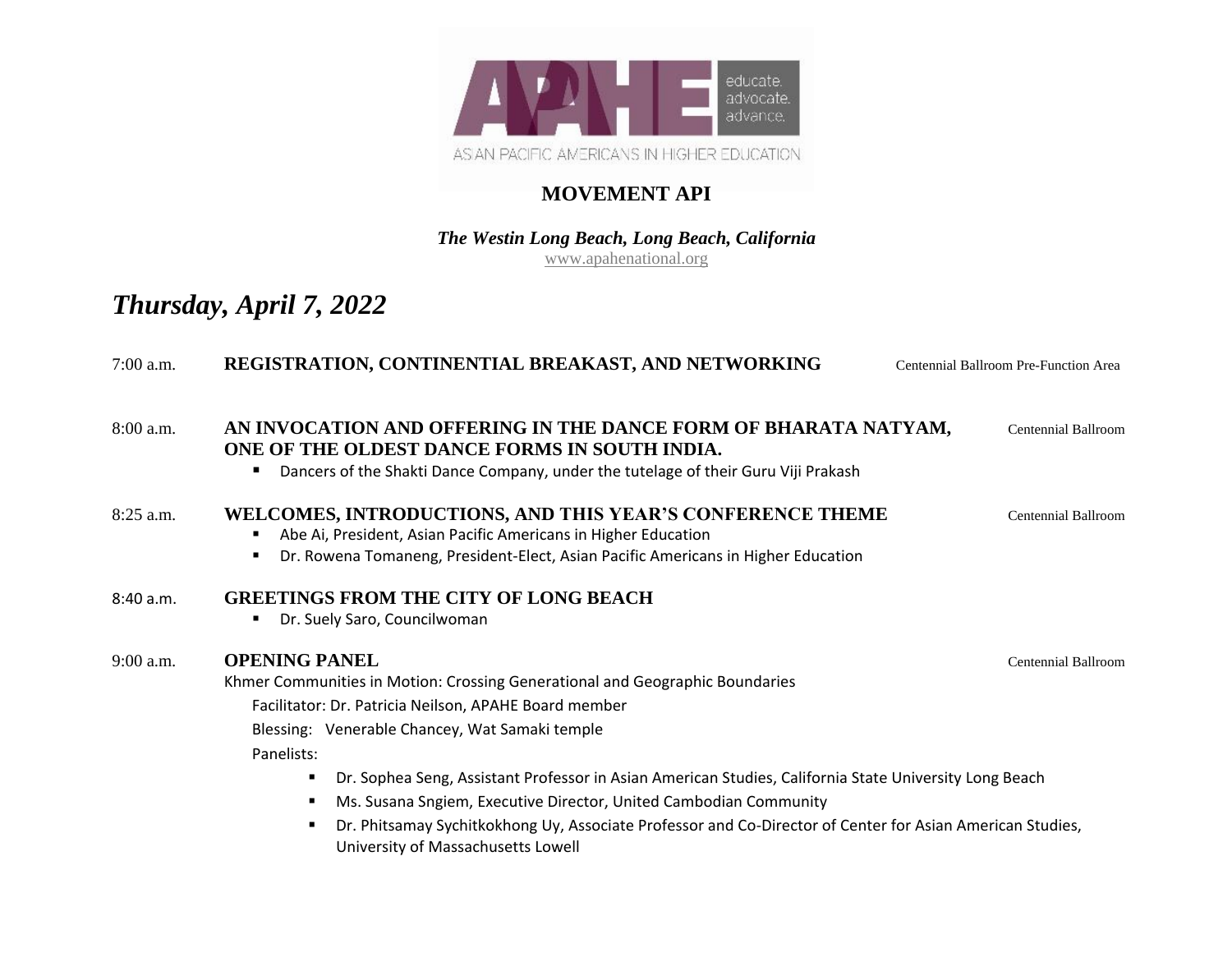- **Exploring the Underrepresentation of Asian American Leadership in Higher Education**
- Contextualizing Support for Southeast Asian American College Students at an Asian American and Native American Pacific Islander Serving Institution

### 10:15 a.m. - **CONCURRENT WORKSHOPS - GROUP A**

11:15 a.m.

| A <sub>1</sub>                                        | A2                                                 | A <sub>3</sub>                                                           | A <sub>4</sub>                                                                                                                                                   | A <sub>5</sub>                                                   | A6                                                                                        | A7                                                                                                | A8                                                                                                                 | A9                                                                                        |
|-------------------------------------------------------|----------------------------------------------------|--------------------------------------------------------------------------|------------------------------------------------------------------------------------------------------------------------------------------------------------------|------------------------------------------------------------------|-------------------------------------------------------------------------------------------|---------------------------------------------------------------------------------------------------|--------------------------------------------------------------------------------------------------------------------|-------------------------------------------------------------------------------------------|
| Ocean<br><b>Ballroom</b><br>1 <sup>st</sup> Floor     | Palos Verdes<br>4th Floor                          | <b>Barcelona</b><br>$3rd$ Floor                                          | Casablanca<br>3rd Floor                                                                                                                                          | Melbourne<br>$3rd$ Floor                                         | Naples<br>$3rd$ Floor                                                                     | Tokyo/<br>Vancouver<br>$3rd$ Floor                                                                | Shanghai<br>3 <sup>rd</sup> Floor                                                                                  | Odessa<br>3 <sup>rd</sup> Floor                                                           |
| Screening of<br>"Pass or Fail<br>in Cambodia<br>Town" | Conversation<br>with a New<br>College<br>President | Responsive<br>Allies: Essential<br>for<br>Representation<br>and Movement | <b>AANHPI Mental</b><br>Health at<br>AANAPISIS:<br><b>Pivoting Your</b><br>Program and<br>Responding to<br><b>Mental Health</b><br>Needs in the<br>Time of COVID | Responsive<br>Education for<br>Access.<br>Community,<br>and Hope | Integrating<br>Asian<br>American<br><b>Studies</b><br>Content into<br>Course<br>Curricula | Sharing Our<br>Stories: How 3<br>Asian<br>American<br>Women<br>Navigate the<br><b>Ivory Tower</b> | A Reflection on<br>Cross-Campus<br>Coalition<br>Building:<br>Empowering<br>and<br>Showcasing<br><b>AAPI Voices</b> | A Model for<br>Institutionalization:<br>The Full Circle<br>Project at<br>Sacramento State |

### 11:30 a.m. - **CONCURRENT WORKSHOPS – GROUP B**  12:30 p.m.

| <b>B1</b>                                                                                                                  | <b>B2</b>                                                      | <b>B3</b>                                                                                                                        | <b>B4</b>                                                                                        | <b>B5</b>                                                                                                  | <b>B6</b>                                                                                               | B7                                                                              | <b>B8</b>                                                                                    | B <sub>9</sub>                                                                                                              |
|----------------------------------------------------------------------------------------------------------------------------|----------------------------------------------------------------|----------------------------------------------------------------------------------------------------------------------------------|--------------------------------------------------------------------------------------------------|------------------------------------------------------------------------------------------------------------|---------------------------------------------------------------------------------------------------------|---------------------------------------------------------------------------------|----------------------------------------------------------------------------------------------|-----------------------------------------------------------------------------------------------------------------------------|
| Ocean<br>Ballroom<br>1 <sup>st</sup> Floor                                                                                 | Palos Verdes<br>4th Floor                                      | <b>Barcelona</b><br>$3rd$ Floor                                                                                                  | Casablanca<br>3rd Floor                                                                          | Melbourne<br>3 <sup>rd</sup> Floor                                                                         | <b>Naples</b><br>3 <sup>rd</sup> Floor                                                                  | Tokyo/<br>Vancouver<br>3 <sup>rd</sup> Floor                                    | Shanghai<br>$3rd$ Floor                                                                      | Odessa<br>3 <sup>rd</sup> Floor                                                                                             |
| Vanguish the<br>Anguish: Three<br><b>Mental Health</b><br>Modalities to<br>Help You<br>Thrive During<br>Times of<br>Crises | LEAP Advance<br>Class of 2021<br>Closed<br>Session for<br>Alum | Leveraging<br>Intersectional<br>and<br>Disaggregated<br>API Data to<br>Inform Equity<br>Initiatives &<br><b>Build Coalitions</b> | "I'm<br>HereNow<br>What?" An<br>Informal Guide<br>for Next Steps<br>of Engagement<br>After APAHE | The Academic<br>and<br>Professional<br>Identity<br>Development<br>of Asian<br>American<br>Women<br>Faculty | We Are Here<br>for You! The<br>Asian Pacific<br>Student<br>Program<br>(APSP) at<br>Santa Ana<br>College | Inclusivity<br>Starts with<br>"AND": The<br>Importance of<br>"and" in<br>AandPl | LA Harbor<br>College's<br>APASS:<br>Guerilla<br>Strategies for<br>the Pandemic<br>and Beyond | Breaking the<br><b>Bamboo</b><br>Ceiling: Paving<br>the Way for<br>Students'<br>Success in<br>Academia and<br>the Workforce |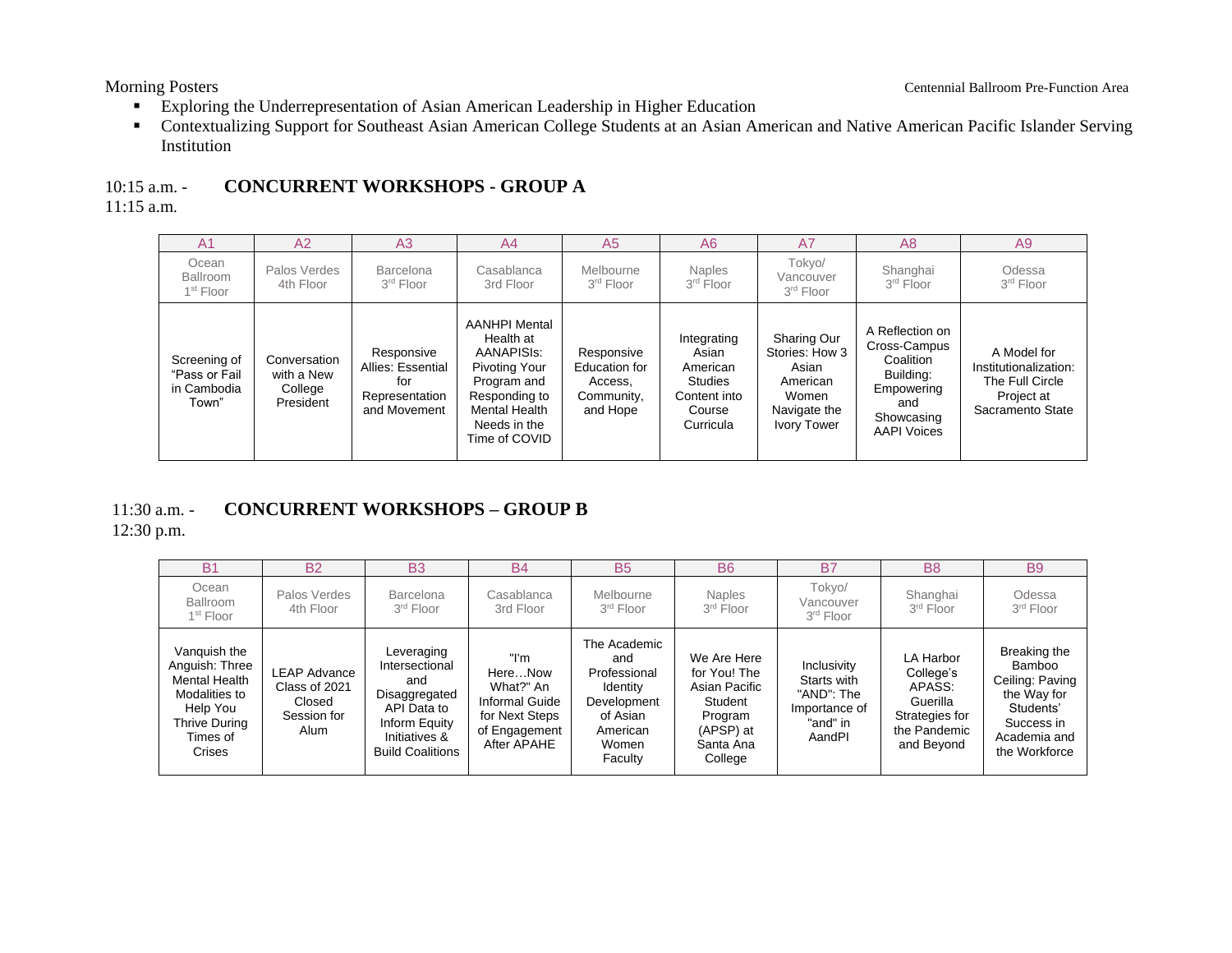### 12:30 p.m. **LUNCHEON, AWARDS AND NETWORKING** Centennial Ballroom

#### **Recognizing APAHE/LEAP ADVANCE leaders:**

- Dr. Lori Adrian, Former President, Coastline College
- Dr. A. Gabriel Esteban, President, DePaul University
- Dr. Leroy Morishita, Former President, California State University, East Bay

Afternoon Posters Centennial Ballroom Pre-Function Area

- Data to Practice: Informing Our AAPI Movement to End Sexual Violence and Sexual Harassment in Higher Education
- More Than Just a Good Hmong Daughter: Hmong Women Reimagining Leadership in Higher Education

### 2:15 p.m. - **CONCURRENT WORKSHOPS – GROUP C**  3:15 p.m.

| C <sub>1</sub>                                                                                                       | C2                                                                                                        | C <sub>3</sub>                                                                                                                                                       | C <sub>4</sub>                                                        | C <sub>5</sub>                                                                          | C <sub>6</sub>                                                                                                                       | C <sub>7</sub>                     | C <sub>8</sub>                                                           | C <sub>9</sub>                                                                              |
|----------------------------------------------------------------------------------------------------------------------|-----------------------------------------------------------------------------------------------------------|----------------------------------------------------------------------------------------------------------------------------------------------------------------------|-----------------------------------------------------------------------|-----------------------------------------------------------------------------------------|--------------------------------------------------------------------------------------------------------------------------------------|------------------------------------|--------------------------------------------------------------------------|---------------------------------------------------------------------------------------------|
| Ocean<br><b>Ballroom</b><br>1 <sup>st</sup> Floor                                                                    | Palos Verdes<br>4th Floor                                                                                 | Barcelona<br>$3rd$ Floor                                                                                                                                             | Casablanca<br>3rd Floor                                               | Melbourne<br>$3rd$ Floor                                                                | <b>Naples</b><br>$3rd$ Floor                                                                                                         | Tokyo/<br>Vancouver<br>$3rd$ Floor | Shanghai<br>$3rd$ Floor                                                  | Odessa<br>3 <sup>rd</sup> Floor                                                             |
| Rest for Our<br>Survival &<br>Beyond:<br>Filipinx<br>American<br>Higher Ed<br>Professionals<br>Dropping the<br>Grind | Do You Feel<br>Left Out? Build<br>and Enhance<br>Employee<br>Communities<br>at Your<br><b>Institution</b> | Creating<br>Culturally-<br>Sustaining<br>Financial<br>Literacy<br>Programs for<br>AANHPI<br>Students:<br>Lessons<br>Learned from 3<br>East Coast<br><b>AANAPISIS</b> | Spaces of DEI:<br>Collective<br>Experiences in<br>Higher<br>Education | Sustaining the<br>Moment:<br>Building an<br>APIDA-<br>Supportive<br>Campus<br>Community | Disaggregating<br>AAPI:<br>Addressing<br><b>Creative Praxis</b><br>and Culturally<br>Sensitive<br>Outreach for<br>Hmong<br>Americans | Let's Talk<br>Leadership!          | Classroom<br><b>Based Support</b><br>for English<br>Language<br>Learners | <b>API Student</b><br>Leader to<br>Community<br>Leader<br>Pipeline: A<br>Utah Case<br>Study |

3:30 p.m. Krystal Ka'ai, Executive Director of the White House Initiative on Centennial Ballroom Centennial Ballroom Asian Americans, Native Hawaiians, and Pacific Islanders (WHIAANHPI).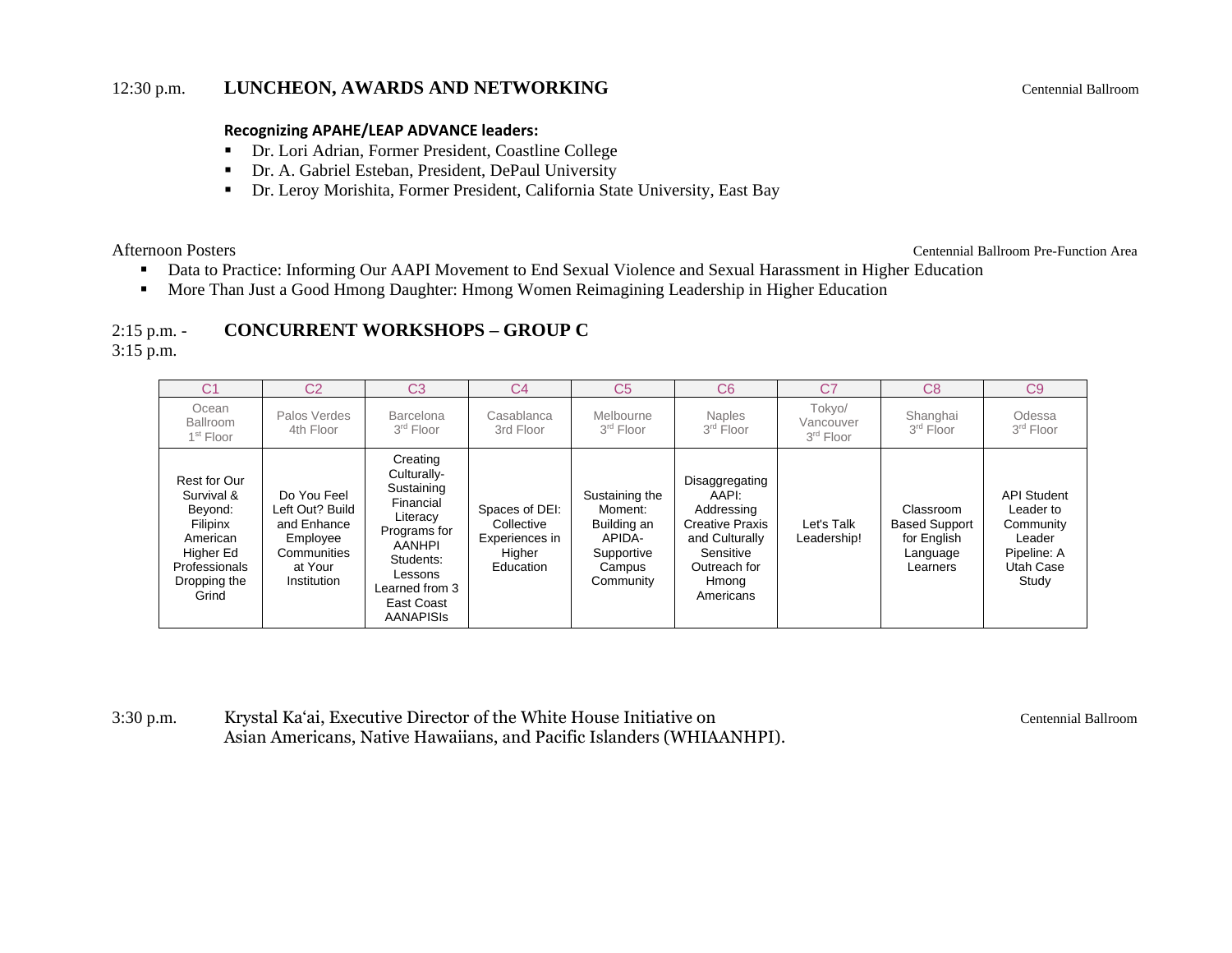### 3:45 pm **DAY 1 CLOSING PLENARY PANEL** Centennial Ballroom

### *Advancing Educational Equity for AANHAPI Students*

Moderated by Dr. Rowena Tomaneng, President, San Jose City College Panelists:

- Dr. Julie Ajinkya, Senior Vice President, Asian Pacific Islander American Scholars
- Dr. Noël Harmon, President and Executive Director, Asian Pacific Islander American Scholars
- Dr. Cirian Villavicencio, Commissioner, CA Commission on Asian and Pacific Islander American Affairs, and Professor of Political Science; Political Science Department Chair
- Nkauj Iab Yang, Executive Director, [CA Commission on APIA Affairs](https://caapicommission.org/)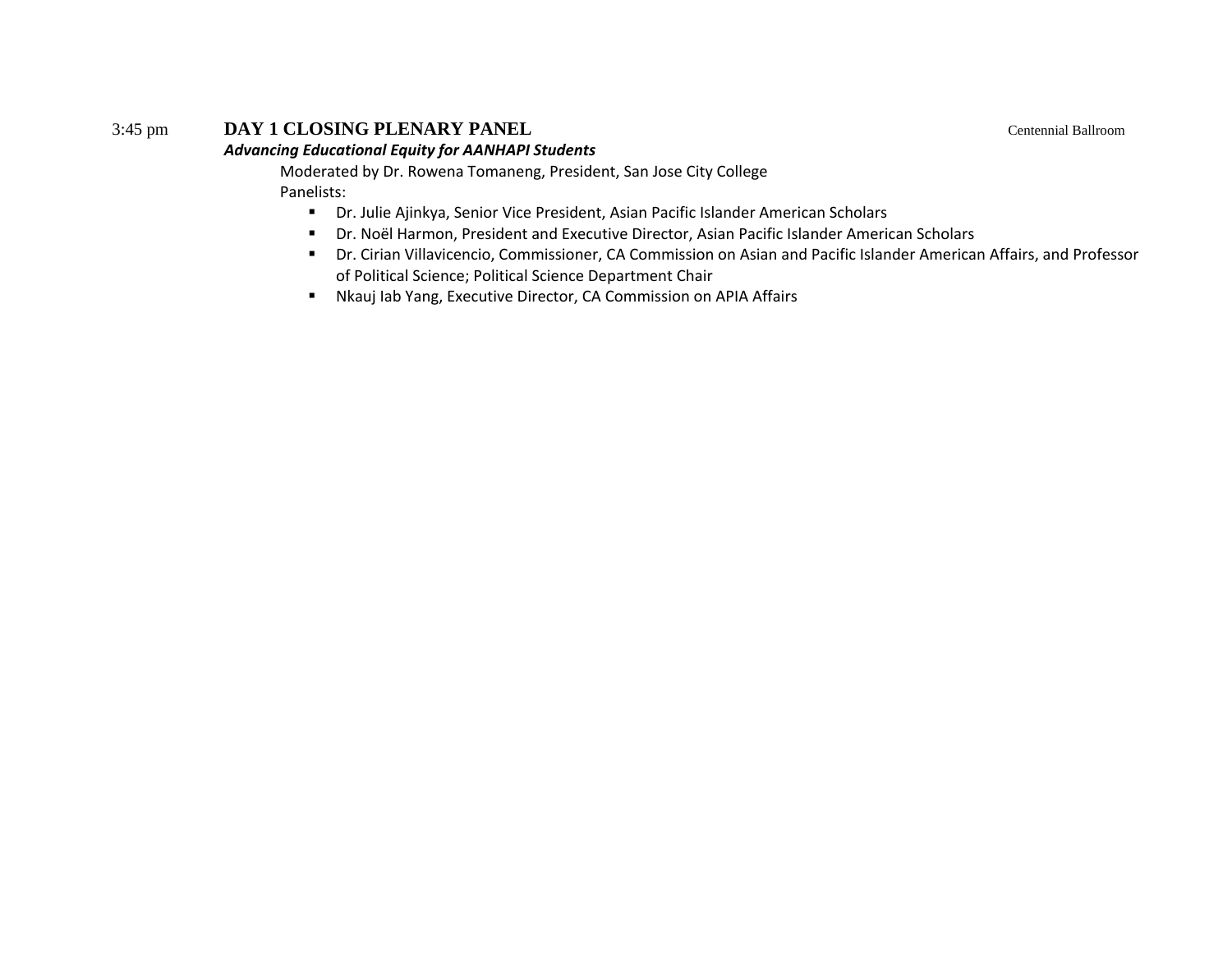

**MOVEMENT API**

*The Westin Long Beach, Long Beach, California* [www.apahenational.org](http://www.apahenational.org/)

# *Friday, April 8, 2022*

| $7:00$ a.m. | REGISTRATION, CONTINENTIAL BREAKFAST, AND NETWORKING                                                                                                                                                                                                                                                                                                                                                                                                       | Centennial Ballroom Pre-Function Area |  |  |  |  |  |  |
|-------------|------------------------------------------------------------------------------------------------------------------------------------------------------------------------------------------------------------------------------------------------------------------------------------------------------------------------------------------------------------------------------------------------------------------------------------------------------------|---------------------------------------|--|--|--|--|--|--|
| $8:00$ a.m. | <b>WELCOME</b>                                                                                                                                                                                                                                                                                                                                                                                                                                             | Centennial Ballroom                   |  |  |  |  |  |  |
| $8:30$ a.m. | <b>MORNING SPOKEN WORD</b><br>Stephanie Sajor and Eddy M. Gana Jr., also known as Steady                                                                                                                                                                                                                                                                                                                                                                   | Centennial Ballroom                   |  |  |  |  |  |  |
| 8:45 a.m.   | <b>COALITION AND MOVEMENT BUILDING FOR RACIAL EQUITY IN EDUCATION</b>                                                                                                                                                                                                                                                                                                                                                                                      | Centennial Ballroom                   |  |  |  |  |  |  |
|             | Moderator by Dr. Tammeil Gilkerson, President, Evergreen College and founding Coalition member<br>The Coalition Panelists:<br>Dr. Abdimalik Buul, African American Male Education Network and Development(A2MEND)<br>п<br>Dr. Cynthia Olivo, California Community Colleges Organización de Latinx Empowerment, Guidance, Advocacy for Success<br>$\blacksquare$<br>(COLEGAS)<br>Dr. Eric Ramones, Asian Pacific Americans in Higher Education (APAHE)<br>Е |                                       |  |  |  |  |  |  |
|             | THE COALITION was birthed pre-COVID in Los Angeles in 2019 when three higher educational organizations decided to stand in<br>solidarity to address conditions of inequity within the California Community College system.                                                                                                                                                                                                                                 |                                       |  |  |  |  |  |  |
|             | The contract of the final after a cost of all the cost and collective changes and an all the cost of a state of the and the cost                                                                                                                                                                                                                                                                                                                           |                                       |  |  |  |  |  |  |

These organizations include the [African American Male Education Network and Development \(A2MEND\),](https://a2mend.net/) [Asian Pacific Americans in](http://apahenational.org/)  [Higher Education \(APAHE\),](http://apahenational.org/) and [California Community College Organización de Latinx Empowerment Guidance & Advocacy for](https://cccolegas.org/)  [Success \(COLEGAS\).](https://cccolegas.org/)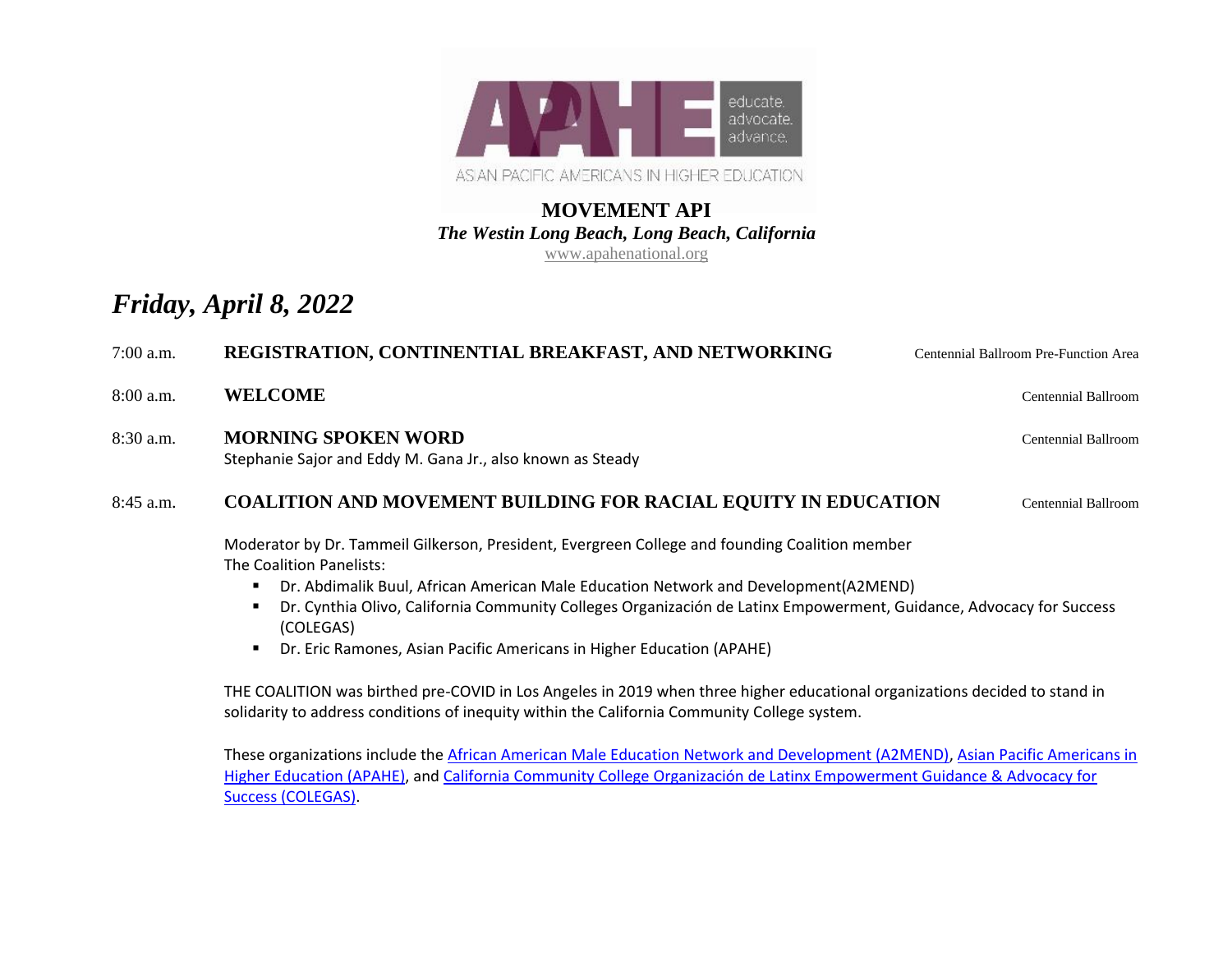## 10:15 a.m. - **CONCURRENT WORKSHOPS – GROUP D**

11:15 a.m.

| D <sub>1</sub>                                                                        | D <sub>2</sub>                                                                                             | D <sub>3</sub>                                                           | D <sub>4</sub>                                               | D <sub>5</sub>                                                                                                                                  | D <sub>6</sub>                                                                                                                                                                                              | D7                                                                | D <sub>8</sub>                                                                                                                              | D <sub>9</sub>                                                                                                                         |
|---------------------------------------------------------------------------------------|------------------------------------------------------------------------------------------------------------|--------------------------------------------------------------------------|--------------------------------------------------------------|-------------------------------------------------------------------------------------------------------------------------------------------------|-------------------------------------------------------------------------------------------------------------------------------------------------------------------------------------------------------------|-------------------------------------------------------------------|---------------------------------------------------------------------------------------------------------------------------------------------|----------------------------------------------------------------------------------------------------------------------------------------|
| Ocean<br><b>Ballroom</b><br>1 <sup>st</sup> Floor                                     | Palos Verdes<br>4th Floor                                                                                  | <b>Barcelona</b><br>3 <sup>rd</sup> Floor                                | Casablanca<br>3rd Floor                                      | Melbourne<br>$3rd$ Floor                                                                                                                        | <b>Naples</b><br>$3rd$ Floor                                                                                                                                                                                | Tokyo/<br>Vancouver<br>3rd Floor                                  | Shanghai<br>$3rd$ Floor                                                                                                                     | Odessa<br>$3rd$ Floor                                                                                                                  |
| Voices of the<br>I.5 Generation:<br>Cambodian<br>Americans in<br>the Creative<br>Arts | The Coalition<br>Cohort<br>(Closed<br><b>Session for</b><br><b>Coalition</b><br>cohort<br>members<br>only) | Indo-Fijian<br>American<br>Women in<br>Higher<br>Education<br>Leadership | Movement API:<br><b>Making Waves</b><br>for the PI in<br>API | Planting<br>"Legaseeds":<br>Filipino<br>Learning<br>Communities<br>and Student<br>Success<br>Programs at<br>California<br>Community<br>Colleges | The Grid Iron<br>Myth: Effects of<br>the Polynesian<br>Pipeline on the<br>College-Choice<br>Process of<br><b>Native</b><br>Hawaiian/Other<br>Pacific Islander<br><b>High School</b><br>Student-<br>Athletes | What's Holding<br>You Back?<br>Unpacking the<br>Bamboo<br>Ceiling | Our Movement<br>API:<br>Leveraging the<br>Ed.D. for<br>Leadership<br>Capacity and<br>Practice as<br>Southeast<br>Asian<br>American<br>Women | <b>UMass</b><br>Boston's<br><b>AANAPISI</b><br>Research<br>Cluster<br>Initiative:<br>Project-Based<br>Faculty-<br>Student<br>Mentoring |

Morning Posters Centennial Ballroom Pre-Function Area

- Protect the Vote at All Costs: Ensuring Voter Access During the 2020 General Election
- Experiences of Asian and Asian American College Students During Times of Increased Anti-Asian Hate: Recommendations for Leaders and **Educators**

## 11:30 a.m. - **CONCURRENT WORKSHOPS – GROUP E** Centennial Ballroom

12:30 p.m.

| F <sub>1</sub>                                                                                                                                             | E2                                                                                                            | E <sub>3</sub>                                                                  | E <sub>4</sub>                                                                                                      | E <sub>5</sub>                                                                      | E <sub>6</sub>                                                                                   | F7                                                                                                                                                 | E <sub>8</sub>                                 | E <sub>9</sub>                                                            |
|------------------------------------------------------------------------------------------------------------------------------------------------------------|---------------------------------------------------------------------------------------------------------------|---------------------------------------------------------------------------------|---------------------------------------------------------------------------------------------------------------------|-------------------------------------------------------------------------------------|--------------------------------------------------------------------------------------------------|----------------------------------------------------------------------------------------------------------------------------------------------------|------------------------------------------------|---------------------------------------------------------------------------|
| Ocean<br><b>Ballroom</b><br>1 <sup>st</sup> Floor                                                                                                          | Palos<br>Verdes<br>4th Floor                                                                                  | Barcelona<br>$3rd$ Floor                                                        | Casablanca<br>3rd Floor                                                                                             | Melbourne<br>$3rd$ Floor                                                            | <b>Naples</b><br>$3rd$ Floor                                                                     | Tokyo/<br>Vancouver<br>$3rd$ Floor                                                                                                                 | Shanghai<br>$3rd$ Floor                        | Odessa<br>$3rd$ Floor                                                     |
| Challenging the<br>Identity<br>Retrograde:<br>AandPI<br><b>Practitioners</b><br>Navigating<br>Tensions in<br>Higher<br>Education<br>Transformation<br>Work | The<br>Coalition<br>Cohort<br>(Closed<br><b>Session for</b><br><b>Coalition</b><br>cohort<br>members<br>only) | Careering<br>While Asian - A<br>Practical<br>Framework for<br>Career<br>Success | Resisting at the<br>Margin While<br>Manifesting Our<br>Full Humanity -<br>A Culturally<br>Nurturing<br>Conversation | Mana Moves:<br><b>NHPI</b><br>Leadership<br>and Activism<br>at MiraCosta<br>College | Examining<br>ESL/EFL<br>Teachers'<br>Attitudes and<br>Perspectives<br>towards World<br>Englishes | Advancing the<br><b>AANAPISI Work</b><br>after the Grant<br>Ends:<br>Institutionalizing<br>and Growing<br>Support for<br>AANHPI<br><b>Students</b> | Models of<br>Change:<br>AANAPISIs in<br>Action | Supporting<br><b>SWANA</b><br>Student through<br>Understanding<br>History |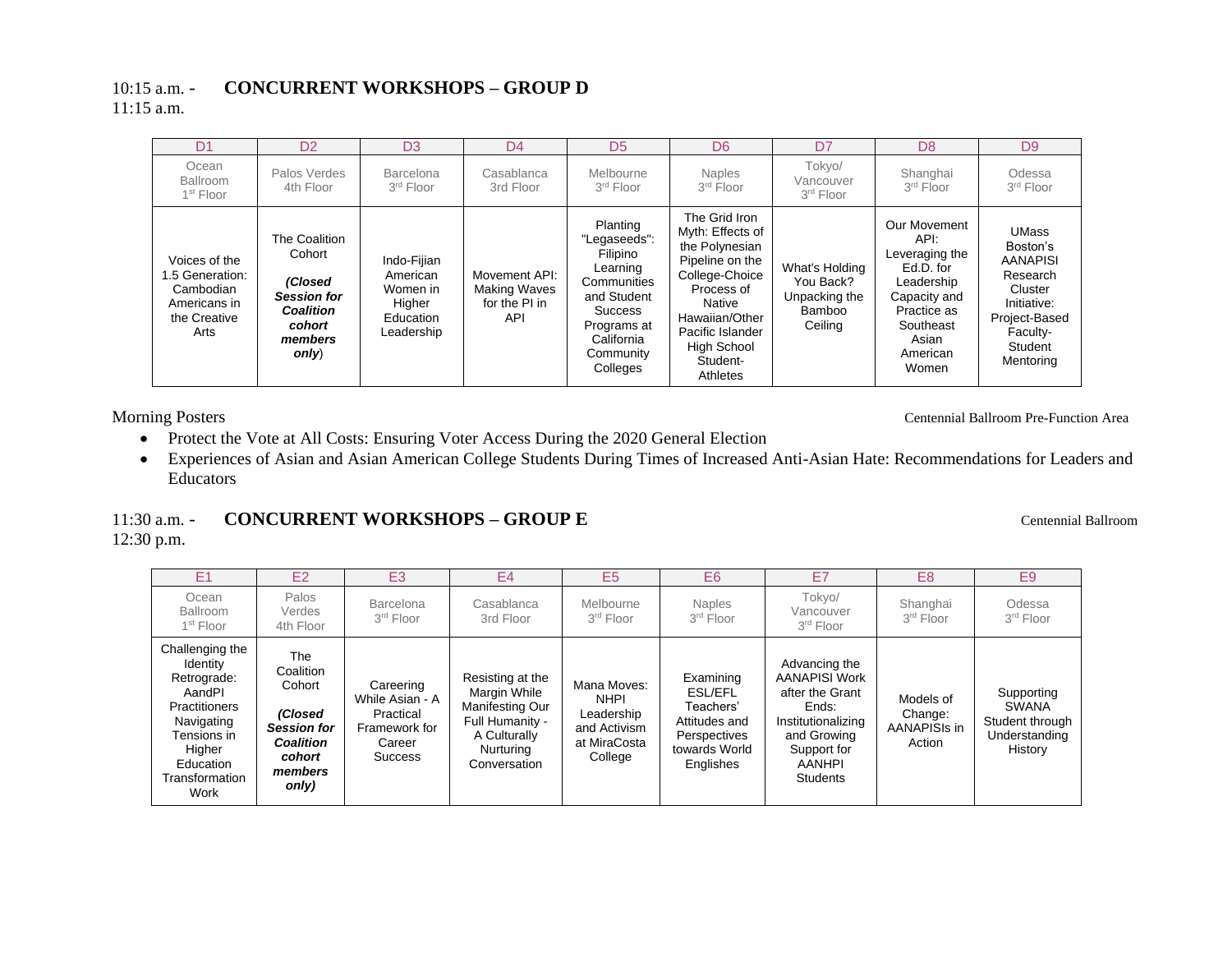### 12:30 p.m. **LUNCHEON, AWARDS AND NETWORKING** Centennial Ballroom

### **#What's Next for the PI Community?!: From COVID to Volcanoes.....and Everything in-between**

Sefa Aina, Founding member and current Board Chair of EPIC (Empowering Pacific Islander Communities) and Associate Dean and Director of the Draper Center for Community Partnerships at Pomona College

### **Recognizing:**

- Dr. Pam Eddinger, President, Bunker Hill Community College
- Dr. Pamela Luster, President, San Diego Mesa College
- Mark Mitsui, President, Portland Community College

- Afternoon Posters Centennial Ballroom Pre-Function Area
	- The Experience of Anti-Asian Hate and Racism Among Asian Nursing Students During Clinical Training
	- Examining What It Means to be Asian American, Southeast Asian in Top K-12 leadership Roles

## 2:30 p.m. - **CONCURRENT WORKSHOPS – GROUP F**

3:30 p.m.

| F <sub>1</sub>                                                           | F <sub>2</sub>                                                                                                                                          | F <sub>3</sub>                                                                                   | F <sub>4</sub>                                                                                      | F <sub>5</sub>                                                                                                                                                  | F <sub>6</sub>                                                                                                                                                           | F7                                                            | F <sub>8</sub>                            | F <sub>9</sub>                                                          |
|--------------------------------------------------------------------------|---------------------------------------------------------------------------------------------------------------------------------------------------------|--------------------------------------------------------------------------------------------------|-----------------------------------------------------------------------------------------------------|-----------------------------------------------------------------------------------------------------------------------------------------------------------------|--------------------------------------------------------------------------------------------------------------------------------------------------------------------------|---------------------------------------------------------------|-------------------------------------------|-------------------------------------------------------------------------|
| Ocean Ballroom<br>1 <sup>st</sup> Floor                                  | Palos Verdes<br>4th Floor                                                                                                                               | <b>Barcelona</b><br>3 <sup>rd</sup> Floor                                                        | Casablanca<br>3rd Floor                                                                             | Melbourne<br>$3rd$ Floor                                                                                                                                        | <b>Naples</b><br>3 <sup>rd</sup> Floor                                                                                                                                   | Tokyo/<br>Vancouver<br>3rd Floor                              | Shanghai<br>$3rd$ Floor                   | Odessa<br>3 <sup>rd</sup> Floor                                         |
| <b>Building Your</b><br>Personal Brand:<br>Marketing and<br>Managing You | <b>AANAPISI</b><br>Steering<br>Committee<br>(Closed<br><b>Session for</b><br><b>AANAPISI</b><br><b>Steering</b><br><b>Committee</b><br>members<br>only) | Using<br>Murals/Art<br>Installations to<br><b>Promote Equity</b><br>and Inclusivity<br>on Campus | Shattering<br>Invisibility and<br>Unveiling the<br>Pacific Islander<br>Voice in Higher<br>Education | Haas' Defining<br>Leadership<br>Principles in<br>Action: Staff and<br>Student<br>Approaches on<br>Diversity, Equity,<br>Inclusion.<br>Belonging, and<br>Justice | LDPHE/<br>LEAP<br>Advance<br>Alumni<br>Closed<br>Session<br>(Closed<br><b>Session</b><br>for all<br><b>LDPHE</b><br>and LEAP<br><b>Advance</b><br><b>Alumni</b><br>only) | How My<br><b>Immigrant Story</b><br>Landed Me My<br>Dream Job | <b>Informal Student</b><br>Meet and Greet | Asian<br>American<br>Studies is For<br>Everyone:<br>What You Can<br>Do! |